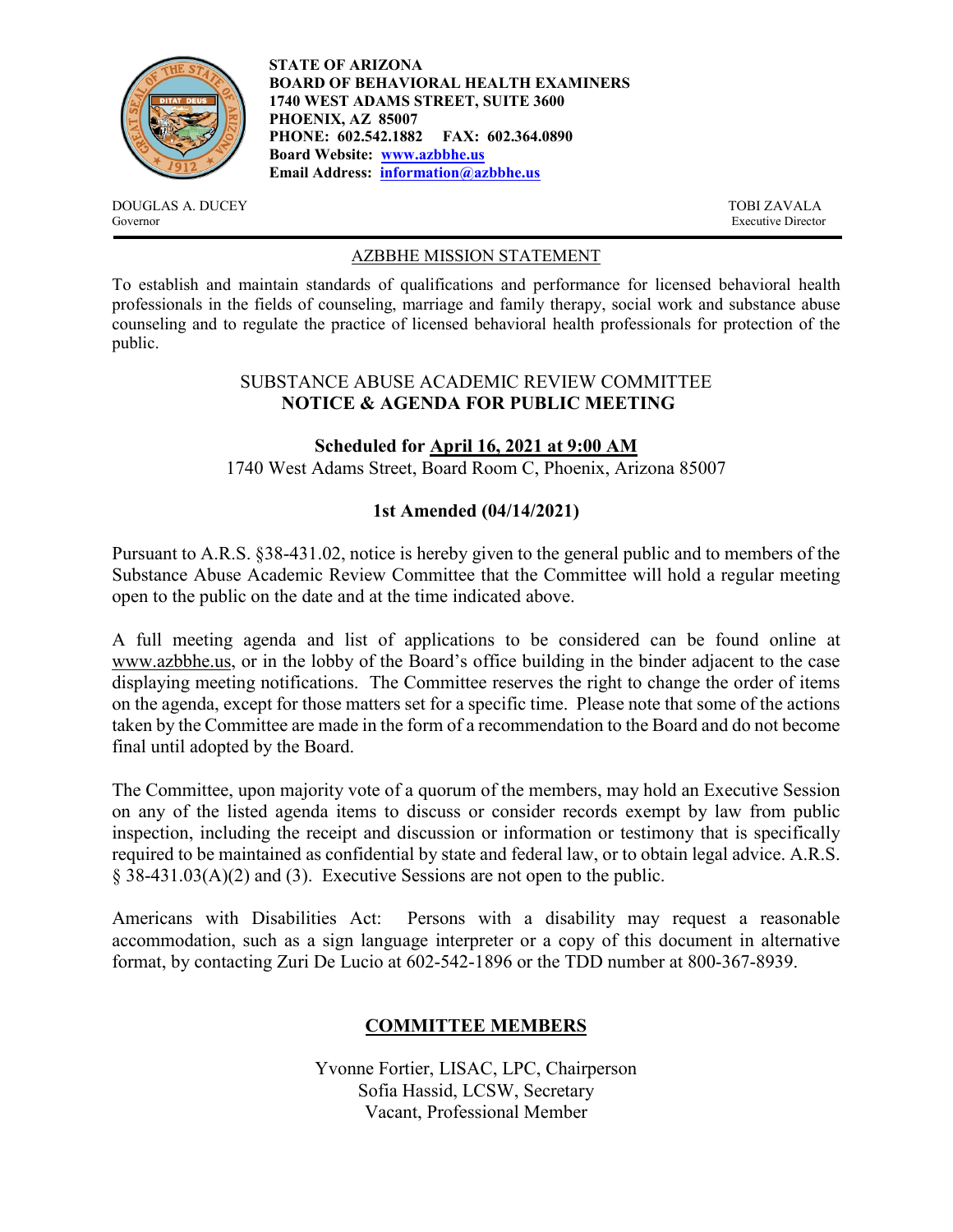The agenda for the meeting is as follows:

## **1. Call to order**

- **2. Roll call** (staff)
- **3. Minutes: Review, consideration and action.**

*A. February 19, 2021, general meeting minutes*

## **4. Report from the Chair**

The Committee may go into executive session to discuss confidential records pursuant to A.R.S. §38-  $431.03(A)(2)$  or to obtain legal advice pursuant to A.R.S.  $§ 38-431.03(A)(3)$ .

*None*

## **5. Report from the Executive Director and/or staff**

The Committee may go into executive session to discuss confidential records pursuant to A.R.S. §38-  $431.03(A)(2)$  or to obtain legal advice pursuant to A.R.S. §38-431.03(A)(3).

- *A. General agency operations*
- *B. Discussion regarding A.A.C. R4-6-706(B)*

### **6. Assistant Attorney General's Report**

The Board may go into executive session to discuss confidential records pursuant to A.R.S. § 38-  $431.03(A)(2)$  or to obtain legal advice pursuant to A.R.S. §38-431.03(A)(3).

 *None*

### **7. Supervisor exemption request: review, consideration and action**

- *A. Tara Fusillo, LASAC (Leslie Filsinger, LPC, clinical supervisor)*
- *B. Denise Bencomo, LISAC applicant (Benjamin Ayantola, LPC, clinical supervisor)*

## **8. Consent agenda: review, consideration and action regarding 60-day extension request for deficiencies and 90-day extension for examination**

- *A. Megan Mackay, LPC applicant (60-day deficiency extension)*
- *B. Denise Bencomo, LPC applicant (60-day deficiency extension)*
- *C. Victor Flores, LPC applicant (60-day deficiency extension)*
- *D. Basil Argento, LAC applicant (60-day deficiency extension)*
- *E. Raquel Ramirez, LAC applicant (60-day deficiency extension)*
- *F. Marc Adams, LMSW applicant (60-day deficiency extension)*
- *G. Katheryn Fredman, LISAC applicant (60-day deficiency extension)*
- *H. Edwin Hurtado, LMSW applicant (90-day exam extension)*
- *I. Shannon Horton-Garcia, LAC applicant (90-day exam extension)*
- *J. Deborah Stribling, LAC applicant (90-day exam extension)*

### **9. Exam accommodation request: review, consideration and action.**

*None* 

#### **10. Applications for licensure: review, consideration and action.**

The Committee may go into executive session to discuss records exempt from public inspection pursuant to A.R.S. §38-431.03(A)(2) or to obtain legal advice pursuant to A.R.S. §38-431.03(A)(3).